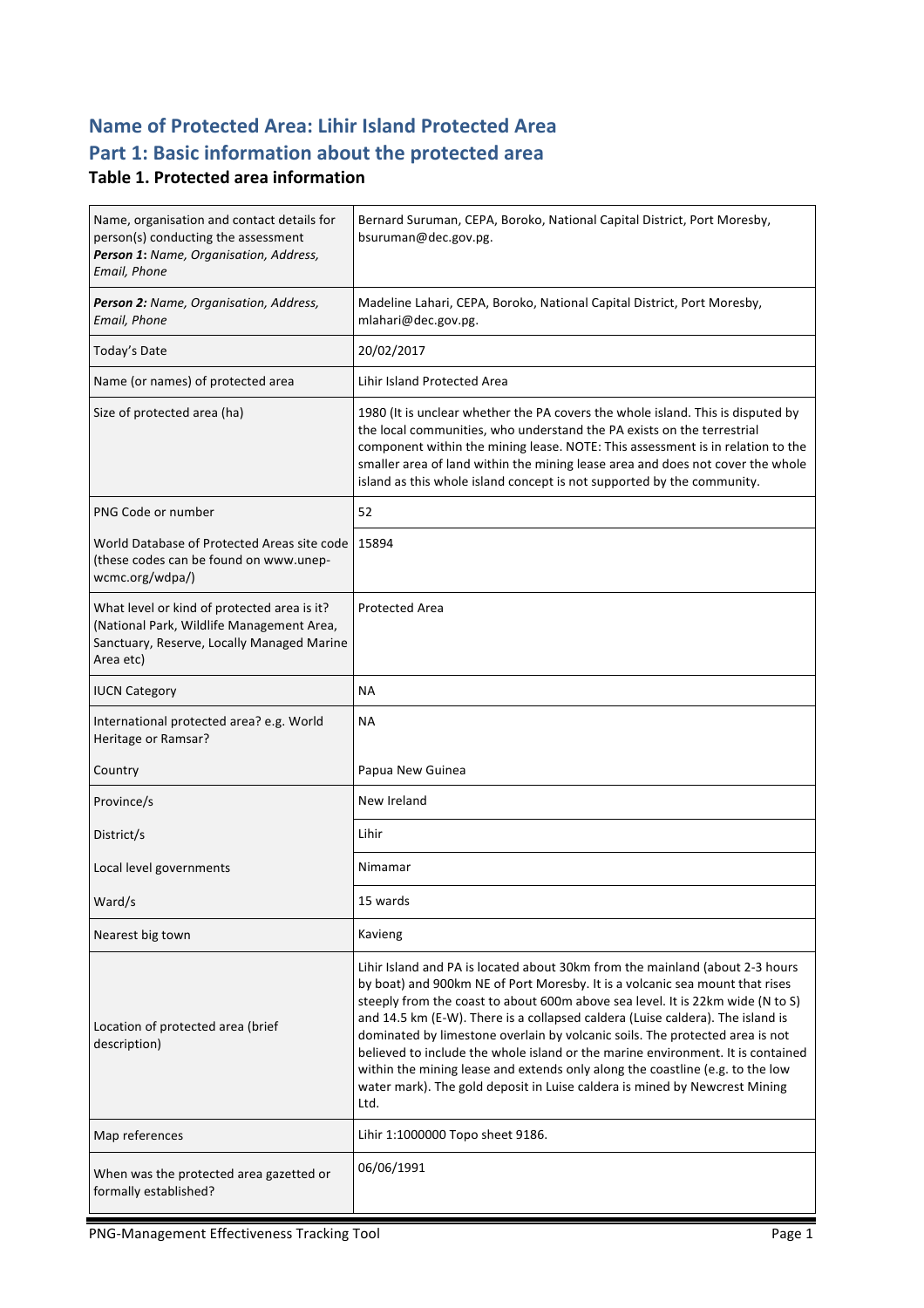| Reference for gazettal or Memorandum of<br>Understanding (MoU)                                                                                                 |                                                                                                                                                                                                                                                                                                                                                                                                                                                                                                                                                                    |
|----------------------------------------------------------------------------------------------------------------------------------------------------------------|--------------------------------------------------------------------------------------------------------------------------------------------------------------------------------------------------------------------------------------------------------------------------------------------------------------------------------------------------------------------------------------------------------------------------------------------------------------------------------------------------------------------------------------------------------------------|
| Who owns the protected area? please enter<br>Government Private Community/ customary<br>landowners, private, Other (name) and<br>include Clan name(s)          | Customary land and mining lease to Newcrest Mine Ltd (effective to 2052). Six<br>major clans (and sub-clans); one language groups (Sunglik language).                                                                                                                                                                                                                                                                                                                                                                                                              |
| Number of households living in the<br>protected area                                                                                                           | Unclear (it was reported that most people have been resettled within the<br>mining lease area, within their respective customary land).                                                                                                                                                                                                                                                                                                                                                                                                                            |
| Population size within the protected area                                                                                                                      | About 12,000. (+3000 migrants who are coming in to work in the mine and also<br>reside in the mine headquarters). There are about 3000 people in Kapit and<br>Putput.                                                                                                                                                                                                                                                                                                                                                                                              |
| Who manages the protected area? (e.g.<br>please enter government, customary<br>landowners [add clan names] management<br>committee [how many and what gender]) | CEPA is supposed to be the manager of the PA. The landowners want<br>assistance in management. Newcrest Mine works under the relevant legislation<br>to manage the mine. There is a community department within Newcrest that<br>monitors the activities of the mine. There is an association which is to look<br>after the welfare of the immediate landowners affected by the mining. There is<br>no Management Committee to manage the PA. Newcrest Mine Ltd. has an<br>Environment Management and Monitoring Plan Unit to address issues related<br>to mining. |
| Total number of staff (this means anyone<br>working on the protected area in paid jobs -<br>whether NGOs, community, rangers or<br>customary landowners        | 1 CEPA staff to ensure compliance with the relevant mining regulations.<br>(Environment Department with Newcrest which has staff to do monitoring and<br>reporting to CEPA). There are no people responsible for specific management<br>of the PA.                                                                                                                                                                                                                                                                                                                 |
| Temporary paid workers 0                                                                                                                                       |                                                                                                                                                                                                                                                                                                                                                                                                                                                                                                                                                                    |
| Permanent paid workers   1                                                                                                                                     |                                                                                                                                                                                                                                                                                                                                                                                                                                                                                                                                                                    |
| Annual budget (US\$) - excluding staff salary<br>costs                                                                                                         | 0                                                                                                                                                                                                                                                                                                                                                                                                                                                                                                                                                                  |
| Operational (recurrent) funds                                                                                                                                  | 0                                                                                                                                                                                                                                                                                                                                                                                                                                                                                                                                                                  |
| Project or special funds                                                                                                                                       | Newcrest Mine Ltd provides some special project funds. Amount is unknown.                                                                                                                                                                                                                                                                                                                                                                                                                                                                                          |
| Reason for protected area establishment                                                                                                                        | The PA was established to protect megapode resources and nesting areas from<br>the activities of non-customary people attracted to a large mining operation.                                                                                                                                                                                                                                                                                                                                                                                                       |
| What are the main values for which the area<br>is designated (Fill this out after data sheet 2)                                                                | Megapodes, leather back turtle nesting, bamboo, sacred sites.                                                                                                                                                                                                                                                                                                                                                                                                                                                                                                      |
| List the primary protected area management<br>objectives (add lines if needed after the<br>most important objectives):<br>Management objective 1               | Preserve the current resources for future generations. (When Newcrest<br>obtained their mining permit they were required to protect the habitat of the<br>megapodes).                                                                                                                                                                                                                                                                                                                                                                                              |
| Management objective 2                                                                                                                                         | Develop economic resources.                                                                                                                                                                                                                                                                                                                                                                                                                                                                                                                                        |
| Management objective 3                                                                                                                                         | Protect social and cultural resources.                                                                                                                                                                                                                                                                                                                                                                                                                                                                                                                             |
| Number of people involved in answering the<br>assessment questions                                                                                             | 4                                                                                                                                                                                                                                                                                                                                                                                                                                                                                                                                                                  |
| Name/organisation/contact details of<br>people participating in the assessment                                                                                 | Gabriel Luluaki, CEPA Lihir Island, PO Box 6601, Boroko, NCD; Jordon Bulo,<br>Environment and Climate Change Division, New Ireland Provincial<br>Administration, PO Box 103, Kavieng, New Ireland Province,<br>buloemmanuel@gmail.com; Jerome Ananias, Malie Specific Issue Committee,<br>c/- LMALA 120, Lihir, Kavieng, New Ireland Province; Patrick Mait, Lihir Attols<br>Environment Association, Lihir, Kavieng, New Ireland Province.                                                                                                                        |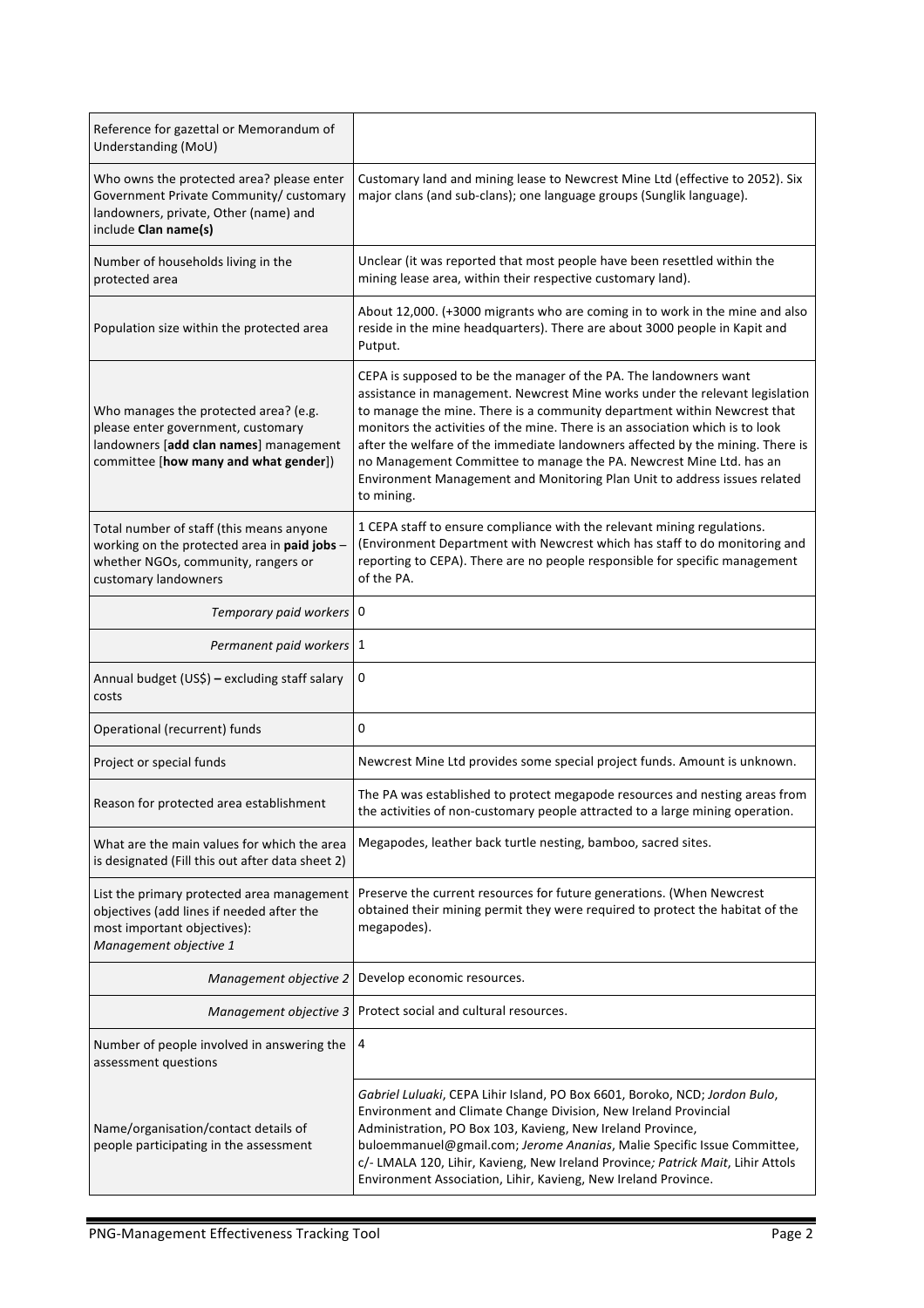| Customary landowners/other community;<br>CEPA, Other national government agency;<br>Provincial govt; local level govt; Protected<br>area staff (anyone working on the protected<br>area in paid jobs; NGO; Donors; External<br>experts; Others | CEPA, customary landowners, Provincial Government, NGOs.                 |
|------------------------------------------------------------------------------------------------------------------------------------------------------------------------------------------------------------------------------------------------|--------------------------------------------------------------------------|
| Please note if assessment was carried out in                                                                                                                                                                                                   | SPREP through the PNG Protected Area Assessment Project, which is a      |
| association with a particular project, on                                                                                                                                                                                                      | component of the GEF Community-based Forest and Coastal Conservation and |
| behalf of an organisation or donor                                                                                                                                                                                                             | Resource Management Project in PNG.                                      |

## Part 2: What makes this protected area special and important?

The precise location and boundaries of the Protected Area are unknown. The PA, when it was established in 1991, was largely without the knowledge of the community (RAPPAM 2006). The Lihir Special Mining Lease was granted in 1995 (i.e. after the WMA was gazetted) for a term of 40 years. In 2010 Newcrest acquired the Lihir operations. Lihir is owned and operated by Lihir Gold Ltd, a 100% subsidiary company of Newcrest. In PNG the state owns all minerals at six feet or more below the earth (s 5 Mining Act 1992). If customary landowners own the land there is a conflict of interest with the state's ownership of minerals below it. The government also owns all the water and the government can issue licenses for the use of water e.g. for domestic or industrial use or disposal of waste etc. The environmental plan for the mine allows for direct disposal of mine tailings by a submarine tailings disposal system (at 125m depth). Waste rock dumping at sea is also permitted with an area covering 1.8km N and 2.3km S of Lihir. Low grade ore is stockpiled on the shoreline in Luise Harbour. CEPA maps indicate that the whole of the island is within the PA, but the participants at the workshop disputed this, indicating that only the Special Mining Lease area was within the PA, and that it extended only to the low water mark. Large scale mining for gold takes place within the PA and it has had an impact on megapode habitat. A Megapode Management Plan was developed when the mine began operations and aimed to relocate megapode burrows to other non-impacted areas. Now that the mine is in place many in the community have abandoned their subsistence base. Cash income is received in the form of rovalties from the mine. There is a prohibition on the taking of megapode eggs or adults by all except the landowners.

| No.            | <b>Key values</b>                         | <b>Brief description</b>                                                                                                                                             | <b>Note if endangered</b><br>species or<br>ecosystem (IUCN) |
|----------------|-------------------------------------------|----------------------------------------------------------------------------------------------------------------------------------------------------------------------|-------------------------------------------------------------|
|                | Megapode eggs                             | The megapode eggs are an important source of protein<br>and there is a barter system to exchange these for other<br>products.                                        |                                                             |
| $\mathfrak{p}$ | Leatherback turtles                       | These are important and in the past were used as a source<br>of protein. There is some research to suggest that the<br>leatherbacks move from Canada to Kapit beach. | Leatherback turtles,<br>Demochelys<br>coriacae              |
| 3              | Bamboo forest (with orchids)<br>and sago  | Bamboo is used for housing, to fence gardens and to<br>support yam crops; there are sago plants and the forest<br>produces timber for building houses.               |                                                             |
| 4              | Sacred sites (Traditional entry<br>point) | There is a highly significant area where decisions are made<br>and it is strictly for males only.                                                                    |                                                             |

#### Table 2. Key values of the protected area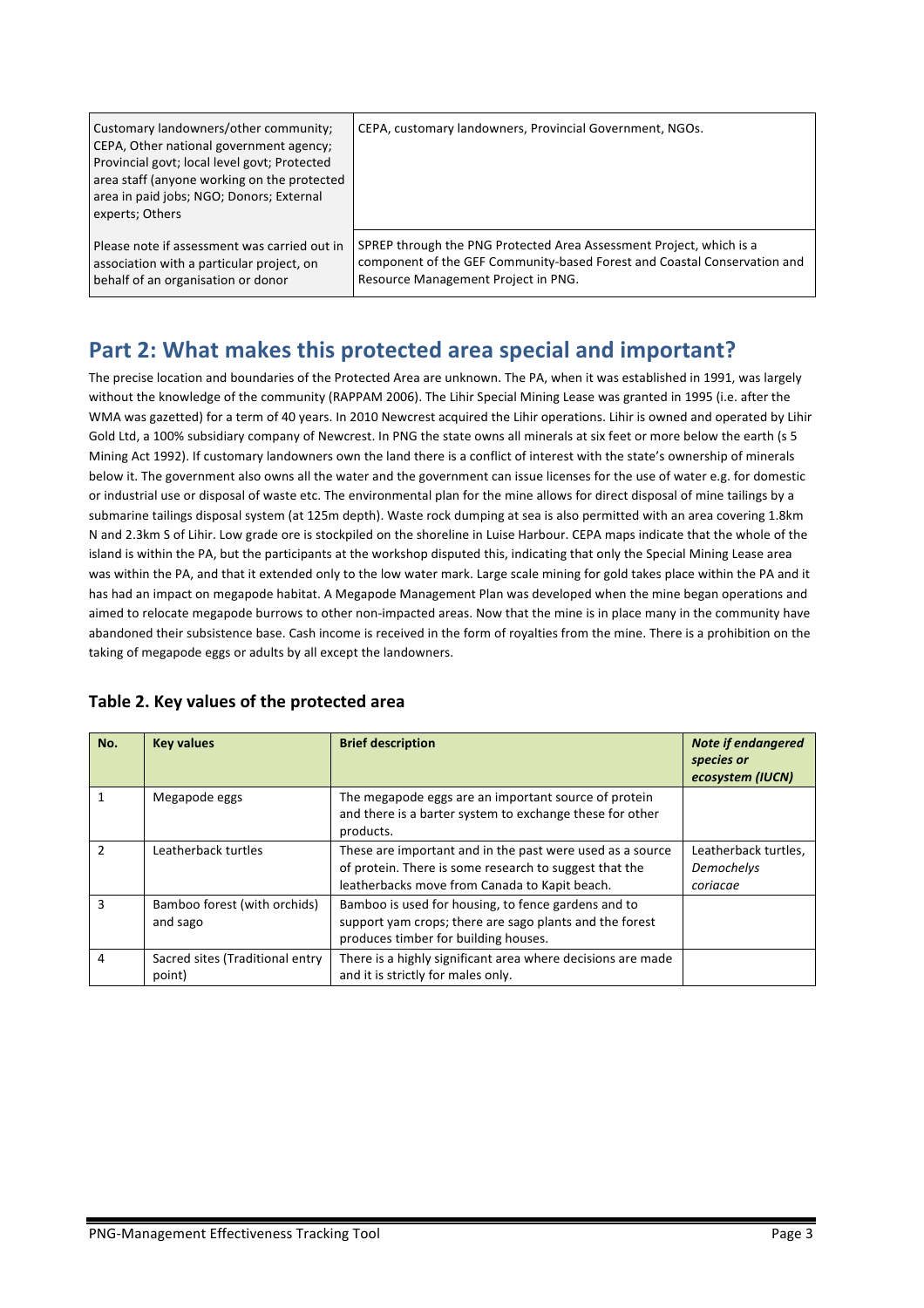#### **Table 3. Checklist of values/benefits**

Not important 0; Important 1; Very important 2; Don't know DK

| How important is the protected area for each     | <b>Score</b>   | <b>Comment</b>                                                                                                      |
|--------------------------------------------------|----------------|---------------------------------------------------------------------------------------------------------------------|
| of the listed values/benefits?                   | (0,1,2,DK)     |                                                                                                                     |
| 1. Biodiversity - the presence of many           | 2              | Megapode (Medapodius freycinet/eremita) nest in the warm                                                            |
| different kinds of plants, animals and           |                | sandy soil (they do not build mounds) - this habitat is mainly                                                      |
| ecosystems                                       |                | in the volcanic caldera and has been impacted by gold                                                               |
|                                                  |                | mining in the caldera. Leatherback turtles, Demochelys                                                              |
|                                                  |                | coriacae (Kapit beach) are present. A management plan was                                                           |
|                                                  |                | in place to improve nesting and hatchling development.                                                              |
|                                                  |                | There are birds, marine pelagic and coastal reef fish,<br>seagrass, freshwater and estuarine fish, freshwater macro |
|                                                  |                | invertebrates, green turtles. Little information on reptiles                                                        |
|                                                  |                | and insects, mammals.                                                                                               |
| 2. Presence of rare, threatened, or              | $\overline{2}$ | Leatherback turtle nesting sites.                                                                                   |
| endangered species (plants and animals)          |                |                                                                                                                     |
| Ecosystems (e.g. wetlands, grasslands,<br>3.     | $\mathbf 2$    | Coral reefs are important (but these may not be within the                                                          |
| coral reefs etc) that are rare because they      |                | PA).                                                                                                                |
| have been cleared or destroyed in other          |                |                                                                                                                     |
| areas                                            |                |                                                                                                                     |
| 4. Protecting clean, fresh water                 | $\overline{2}$ |                                                                                                                     |
| Sustaining important species in big enough<br>5. | $\overline{2}$ |                                                                                                                     |
| numbers that they are able to survive here       |                |                                                                                                                     |
| Providing a source of employment for local<br>6. | $\mathbf{1}$   | At the moment Newcrest Mine is providing for the                                                                    |
| communities now                                  |                | employment for local communities.                                                                                   |
| 7. Providing resources for local subsistence     | $\mathbf 1$    | The PA provides building materials, bamboo, sago and                                                                |
| (food, building materials, medicines etc.)       |                | megapode eggs. However, the PA's role in providing                                                                  |
|                                                  |                | subsistence materials is less important now due to the                                                              |
|                                                  |                | Mining take over as "there are not much forest resources".                                                          |
| Providing community development<br>8.            | 0              | The functions of the PA were not clarified in the community                                                         |
| opportunities through sustainable                |                | (e.g. there is no management committee) or under the                                                                |
| resource use                                     | $\overline{2}$ | Mining Lease.                                                                                                       |
| 9. Religious or spiritual significance (e.g.     |                | The sacred Ailia rock (in front of Luise caldera) has cultural                                                      |
| tambu places)                                    |                | significance to the community; the house boy system has                                                             |
|                                                  |                | been preserved in Kapit; and there are some sacred areas in<br>the sea.                                             |
| 10. Plant species of high social, cultural, or   | $\overline{2}$ | Bamboo and sago are important food sources.                                                                         |
| economic importance                              |                |                                                                                                                     |
| 11. Animal species of high social, cultural, or  | $\mathbf 2$    | Megapode eggs are important for cultural and economic                                                               |
| economic importance                              |                | reasons.                                                                                                            |
| 12. Attractive scenery                           | $\overline{2}$ | Views from the top of the pit looking out to sea are very                                                           |
|                                                  |                | beautiful. There are scenic beaches along the eastern and                                                           |
|                                                  |                | southern part of the island.                                                                                        |
| 13. Tourism now                                  | $\overline{2}$ |                                                                                                                     |
| 14. Potential value for tourism in the future    | $\overline{2}$ |                                                                                                                     |
| 15. Educational and/or scientific value          | 2              | Previous research was undertaken, but this is not currently                                                         |
|                                                  |                | occurring.                                                                                                          |
| 16. Maintaining culture and tradition on         | $\overline{2}$ | Cultural values still being maintained.                                                                             |
| customary land and passing this on to            |                |                                                                                                                     |
| future generations                               |                |                                                                                                                     |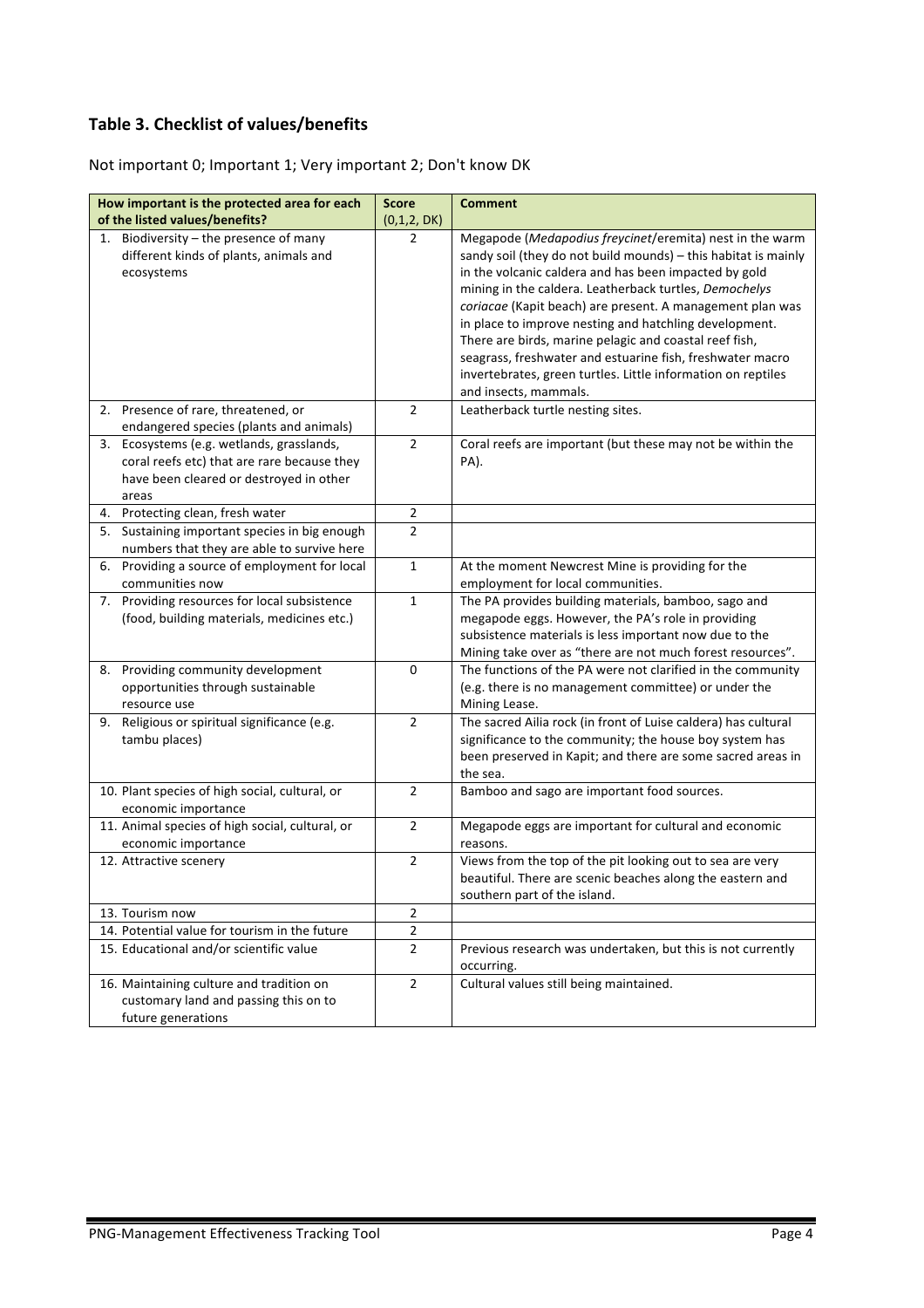### Part 3: What are the threats to the protected area?

# **Table 4: Threats to the protected area**<br>**H** High significance threats are seriously degrading va

- High significance threats are seriously degrading values. This means they are badly damaging some value -it might be a kind of animal or plant, or your traditional gardens
- **M** Medium threats are having some negative impact they are damaging values but not so badly
- **L** Low threats are present but not seriously damaging values<br>**0** N/A where the threat is not present in the protected area of
- **N/A** where the threat is not present in the protected area or where something is happening but is not threatening the values at all

| <b>Threat type</b>                                              | <b>Score</b><br>(H,M,L,0) | <b>Notes</b>                                                                                                                           |
|-----------------------------------------------------------------|---------------------------|----------------------------------------------------------------------------------------------------------------------------------------|
| 1.1 Housing and settlement                                      | н                         | Mining activities are occurring within the PA and this leads to an<br>increase in housing and settlement, which places pressure on the |
|                                                                 |                           | resources within the mining lease/PA area.                                                                                             |
| 1.1a Population increase in the                                 | H                         | Outsiders are coming to Lihir to seek employment and this places                                                                       |
| protected area community                                        |                           | pressure on the PA - they harvest resources from the PA.                                                                               |
| 1.2 Commercial and industrial areas                             | H                         | The PA has been taken over Mining activities.                                                                                          |
| 1.3 Tourism and recreation                                      | $\Omega$                  |                                                                                                                                        |
| infrastructure                                                  |                           |                                                                                                                                        |
| 2.1 Customary land owner and                                    | L                         | Gardening land is scarce as a result of increased population and the                                                                   |
| community gardens and small crops                               |                           | influx of outsiders into Lihir. Gardens have expanded into the forested                                                                |
|                                                                 |                           | area causing a loss of forest and biodiversity.                                                                                        |
| 2.1a Drug cultivation                                           | 0                         |                                                                                                                                        |
| 2.1b Commercial plantations                                     | 0                         |                                                                                                                                        |
| 2.2 Wood and pulp plantations                                   | $\mathbf 0$               |                                                                                                                                        |
| 2.3 Livestock farming and grazing                               | $\pmb{0}$                 |                                                                                                                                        |
| 2.4 Marine and freshwater                                       | $\Omega$                  |                                                                                                                                        |
| aquaculture                                                     | 0                         |                                                                                                                                        |
| 3.1 Oil and gas drilling<br>3.2 Mining and quarrying            | н                         | The island is a Special Mining Lease that was granted in 1992 after the                                                                |
|                                                                 |                           | gazettal of the protected area. This has caused loss of vegetation,                                                                    |
|                                                                 |                           | backfilling of the land and stockpiles.                                                                                                |
| 3.3 Energy generation                                           | 0                         |                                                                                                                                        |
| 4.1 Roads and railroads (include                                | $\Omega$                  |                                                                                                                                        |
| road-killed animals)                                            |                           |                                                                                                                                        |
| 4.2 Utility and service lines (e.g.                             | $\Omega$                  |                                                                                                                                        |
| electricity cables, telephone lines)                            |                           |                                                                                                                                        |
| 4.3 Shipping lanes                                              | 0                         |                                                                                                                                        |
| 4.4 Flight paths                                                | $\pmb{0}$                 |                                                                                                                                        |
| 5.1 Hunting, killing and collecting                             | $\mathsf{L}$              | The environment plan has restricted the harvest of megapode eggs.                                                                      |
| terrestrial animals (including killing                          |                           | However, some outsiders and customary landowners still do this.                                                                        |
| of animals as a result of                                       |                           |                                                                                                                                        |
| human/wildlife conflict)                                        |                           |                                                                                                                                        |
| 5.2 Gathering terrestrial plants or                             | L                         |                                                                                                                                        |
| plant products (non-timber)<br>5.3a Logging and wood harvesting | L                         |                                                                                                                                        |
| for local/customary use                                         |                           |                                                                                                                                        |
| 5.3b Logging and wood harvesting -                              | 0                         |                                                                                                                                        |
| commercial logging                                              |                           |                                                                                                                                        |
| 5.4a Fishing, killing and harvesting                            | $\Omega$                  |                                                                                                                                        |
| aquatic resources for                                           |                           |                                                                                                                                        |
| local/customary use                                             |                           |                                                                                                                                        |
| 5.4b Fishing, killing and harvesting                            | $\mathsf{L}$              |                                                                                                                                        |
| aquatic resources for commercial                                |                           |                                                                                                                                        |
| use                                                             |                           |                                                                                                                                        |
| 6.1 Recreational activities and                                 | 0                         |                                                                                                                                        |
| tourism                                                         |                           |                                                                                                                                        |
| 6.2 War, civil unrest and military                              | 0                         |                                                                                                                                        |
| exercises<br>6.3 Research, education and other                  | 0                         |                                                                                                                                        |
| work-related activities in protected                            |                           |                                                                                                                                        |
| areas                                                           |                           |                                                                                                                                        |
|                                                                 |                           |                                                                                                                                        |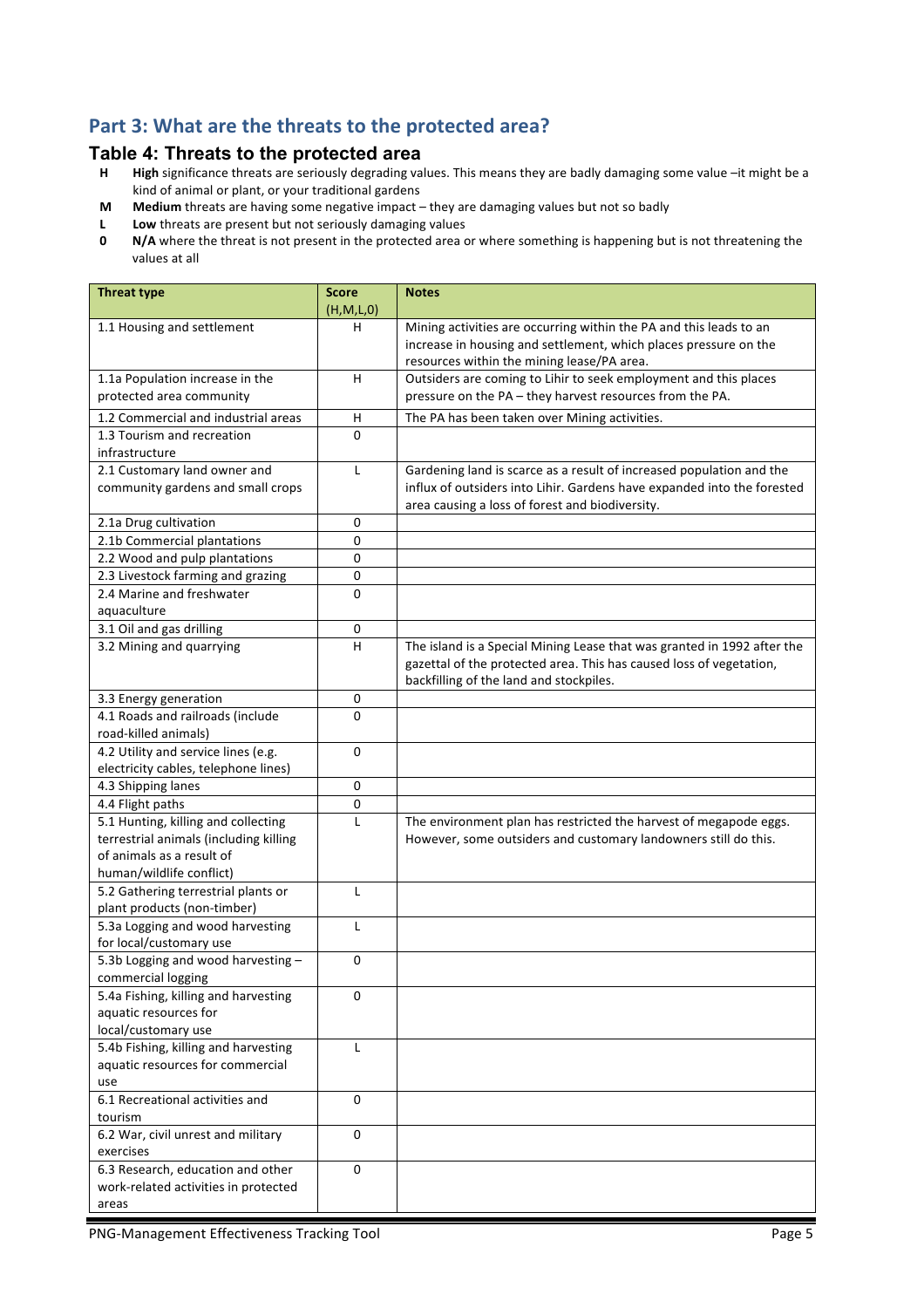| <b>Threat type</b>                                                                    | <b>Score</b><br>(H,M,L,0) | <b>Notes</b>                                                                                                                                                                                                                                                                                                                                                                                                                                                                                                                                                                                                                                                                                                                                                                                                                                                                                                                                                                                                                                                                                                                                                                                                                                                                                                           |
|---------------------------------------------------------------------------------------|---------------------------|------------------------------------------------------------------------------------------------------------------------------------------------------------------------------------------------------------------------------------------------------------------------------------------------------------------------------------------------------------------------------------------------------------------------------------------------------------------------------------------------------------------------------------------------------------------------------------------------------------------------------------------------------------------------------------------------------------------------------------------------------------------------------------------------------------------------------------------------------------------------------------------------------------------------------------------------------------------------------------------------------------------------------------------------------------------------------------------------------------------------------------------------------------------------------------------------------------------------------------------------------------------------------------------------------------------------|
| 6.4 Activities of protected area                                                      | 0                         |                                                                                                                                                                                                                                                                                                                                                                                                                                                                                                                                                                                                                                                                                                                                                                                                                                                                                                                                                                                                                                                                                                                                                                                                                                                                                                                        |
| managers (e.g. construction or                                                        |                           |                                                                                                                                                                                                                                                                                                                                                                                                                                                                                                                                                                                                                                                                                                                                                                                                                                                                                                                                                                                                                                                                                                                                                                                                                                                                                                                        |
| vehicle use)                                                                          |                           |                                                                                                                                                                                                                                                                                                                                                                                                                                                                                                                                                                                                                                                                                                                                                                                                                                                                                                                                                                                                                                                                                                                                                                                                                                                                                                                        |
| 6.5 Deliberate vandalism, destructive                                                 | $\Omega$                  |                                                                                                                                                                                                                                                                                                                                                                                                                                                                                                                                                                                                                                                                                                                                                                                                                                                                                                                                                                                                                                                                                                                                                                                                                                                                                                                        |
| activities or threats to protected                                                    |                           |                                                                                                                                                                                                                                                                                                                                                                                                                                                                                                                                                                                                                                                                                                                                                                                                                                                                                                                                                                                                                                                                                                                                                                                                                                                                                                                        |
| area staff and visitors                                                               |                           |                                                                                                                                                                                                                                                                                                                                                                                                                                                                                                                                                                                                                                                                                                                                                                                                                                                                                                                                                                                                                                                                                                                                                                                                                                                                                                                        |
| 7.1 Fire and fire suppression<br>(including arson)                                    | L                         |                                                                                                                                                                                                                                                                                                                                                                                                                                                                                                                                                                                                                                                                                                                                                                                                                                                                                                                                                                                                                                                                                                                                                                                                                                                                                                                        |
| 7.2 Dams, hydrological modification<br>and water management/use                       | H                         | Additional information: The customary landowners (e.g. the people of<br>Londolovit on Lihir Island) own the traditional Londolovit River where<br>Newcrest Mining Ltd extracts water for its operations (since 1995).<br>The people are not currently acknowledged as "water" resource<br>owners and are not receiving adequate benefit from the use of the<br>water. Water is said to belong to the State and the people are not<br>getting paid for the take of their traditional water. Also the 1998<br>mining agreement only pays Londolovit for damages or 'impact' on<br>the Londolovit River and not for usage of the water. The dam<br>upstream has caused a decrease in the water level and loss of aquatic<br>species and inconvenience to the community (anon 2017).                                                                                                                                                                                                                                                                                                                                                                                                                                                                                                                                       |
| 7.3a Increased fragmentation within<br>protected area                                 | М                         |                                                                                                                                                                                                                                                                                                                                                                                                                                                                                                                                                                                                                                                                                                                                                                                                                                                                                                                                                                                                                                                                                                                                                                                                                                                                                                                        |
| 7.3b Isolation from other natural<br>habitat (e.g. deforestation)                     | H                         | Patches of the mining lease have been cleared and the habitat is not<br>connected within the PA (e.g. areas where the megapodes lay eggs).                                                                                                                                                                                                                                                                                                                                                                                                                                                                                                                                                                                                                                                                                                                                                                                                                                                                                                                                                                                                                                                                                                                                                                             |
| 7.3c Other 'edge effects' on park<br>values                                           | L                         |                                                                                                                                                                                                                                                                                                                                                                                                                                                                                                                                                                                                                                                                                                                                                                                                                                                                                                                                                                                                                                                                                                                                                                                                                                                                                                                        |
| 7.3d Loss of keystone species (e.g.                                                   | 0                         |                                                                                                                                                                                                                                                                                                                                                                                                                                                                                                                                                                                                                                                                                                                                                                                                                                                                                                                                                                                                                                                                                                                                                                                                                                                                                                                        |
| top predators, pollinators etc.)                                                      |                           |                                                                                                                                                                                                                                                                                                                                                                                                                                                                                                                                                                                                                                                                                                                                                                                                                                                                                                                                                                                                                                                                                                                                                                                                                                                                                                                        |
| 8.1 Pest plants                                                                       | M                         | Introduced grasses and piper tree.                                                                                                                                                                                                                                                                                                                                                                                                                                                                                                                                                                                                                                                                                                                                                                                                                                                                                                                                                                                                                                                                                                                                                                                                                                                                                     |
| 8.1a Pest animals                                                                     | M                         | Giant African Snail, Achatina fulica (introduced in 1998 and some<br>activity was undertaken to eradicate it); stinger bees (appear in<br>swarms and are thought to have been introduced with imported<br>timber; they can take over native habitat and particularly impact on<br>birds).                                                                                                                                                                                                                                                                                                                                                                                                                                                                                                                                                                                                                                                                                                                                                                                                                                                                                                                                                                                                                              |
| 8.1b Diseases such as fungus or<br>viruses that make native plants or<br>animals sick | м                         |                                                                                                                                                                                                                                                                                                                                                                                                                                                                                                                                                                                                                                                                                                                                                                                                                                                                                                                                                                                                                                                                                                                                                                                                                                                                                                                        |
| 8.2 Introduced genetic material (e.g.<br>genetically modified organisms)              | L                         |                                                                                                                                                                                                                                                                                                                                                                                                                                                                                                                                                                                                                                                                                                                                                                                                                                                                                                                                                                                                                                                                                                                                                                                                                                                                                                                        |
| 9.1 Household sewage and urban<br>waste water                                         | М                         |                                                                                                                                                                                                                                                                                                                                                                                                                                                                                                                                                                                                                                                                                                                                                                                                                                                                                                                                                                                                                                                                                                                                                                                                                                                                                                                        |
| 9.1a Sewage and waste water from<br>protected area facilities                         | 0                         |                                                                                                                                                                                                                                                                                                                                                                                                                                                                                                                                                                                                                                                                                                                                                                                                                                                                                                                                                                                                                                                                                                                                                                                                                                                                                                                        |
| 9.2 Industrial, mining and military<br>effluents                                      | н                         | Mining activities taking place within the PA. The impact is mainly in<br>the marine environment (e.g. effluent from the refinery is pumped<br>into the coastal waters). Additional information: Lihir uses Deep Sea<br>Tailings Placement (due to high seismicity in the region). The tailings<br>are diluted before discharge from a subsea pipeline onto the seabed<br>(Newcrest 2017). The mine discharges about 100,000 ML of tailings<br>slurry, contaminated with cyanide and other toxicants, into the sea<br>each year and it contains about 2.5 Mt of sediment (Judd 2015).<br>Sediments and toxic metals have accumulated in rivers and the near-<br>shore environment, frequently poisoning and degrading food supplies<br>for local people (Judd 2015). There is little monitoring of the long term<br>impacts on the deep sea bed, especially in this area of seismic activity.<br>However research by Hughes (2015) indicated at Lihir the effects are<br>detectable up to 20km east of the discharge point and to at least<br>2000m water depth and was considered responsible for greatly<br>reduced abundances and changes in higher taxon composition of the<br>sediment fauna, impact on bottom dwelling fauna and macrofauna.<br>Waste rock is transported in barges and disposed off-shore. About |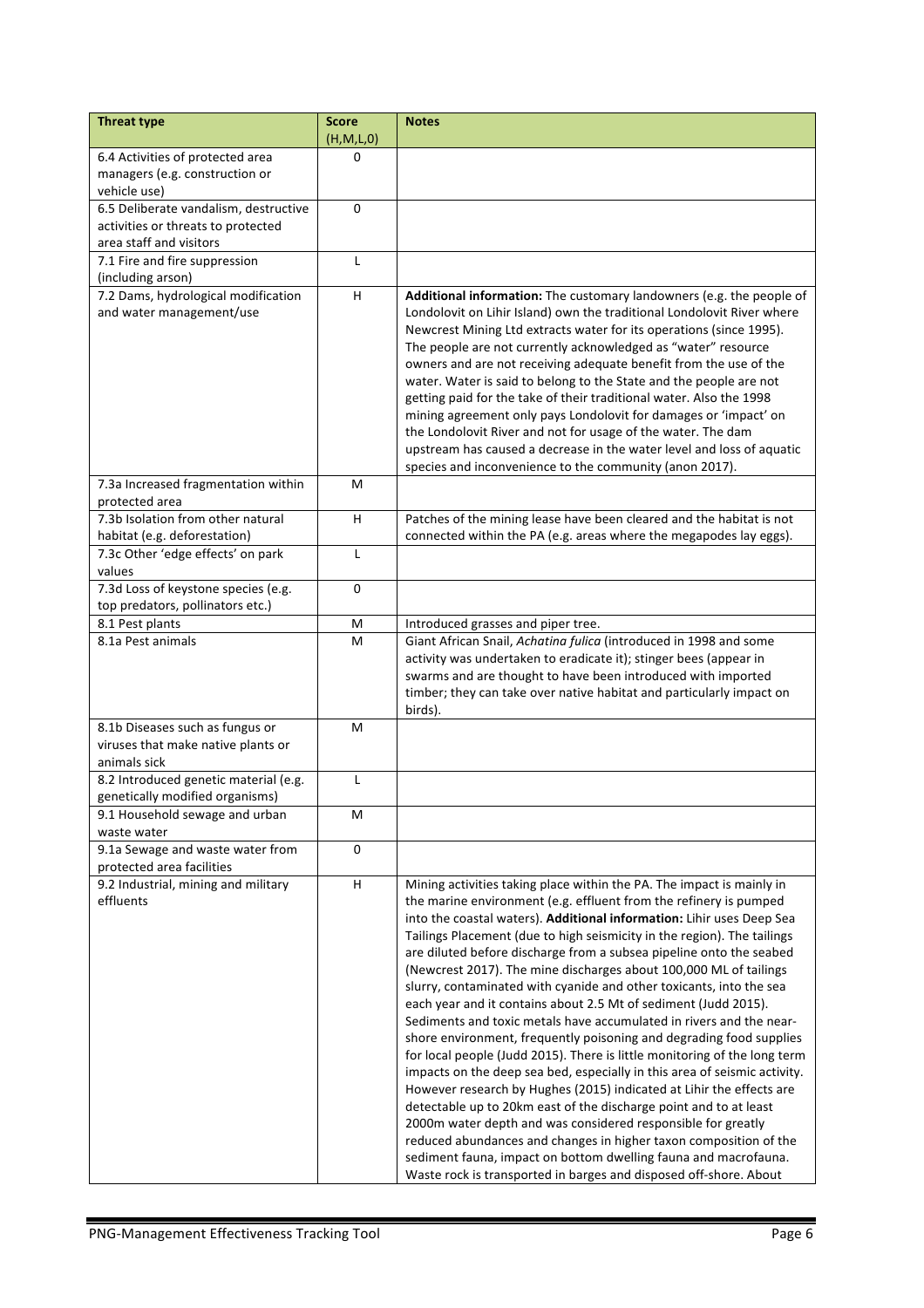| <b>Threat type</b>                       | <b>Score</b> | <b>Notes</b>                                                            |
|------------------------------------------|--------------|-------------------------------------------------------------------------|
|                                          | (H, M, L, 0) |                                                                         |
|                                          |              | 200m of reclaimed land extends from the coastline and this has          |
|                                          |              | permanently altered the original coastline (Gare 2016).                 |
| 9.3 Agricultural and forestry            | H            |                                                                         |
| effluents (e.g. excess fertilizers or    |              |                                                                         |
| pesticides)                              |              |                                                                         |
| 9.4 Garbage and solid waste              | H            |                                                                         |
| 9.5 Air-borne pollutants                 | M            |                                                                         |
| 9.6 Excess energy (e.g. heat             | H            | Disturbance to the natural habitats. With the introduction of the mine  |
| pollution, lights etc.)                  |              | and lights there is a reduction in the numbers of turtles and           |
|                                          |              | megapodes into the PA/lease area.                                       |
| 10.1 Volcanoes                           | L            |                                                                         |
| 10.2 Earthquakes/Tsunamis                | Н            |                                                                         |
| 10.3 Avalanches/Landslides               | L            | There are landslides at the stock piles.                                |
| 10.4 Erosion and siltation/              | H            | There is severe beach erosion.                                          |
| deposition (e.g. shoreline or riverbed   |              |                                                                         |
| changes)                                 |              |                                                                         |
| 11.1 Habitat shifting and alteration     | H            |                                                                         |
| 11.2 Droughts                            | M            |                                                                         |
| 11.3 Temperature extremes                | H            |                                                                         |
| 11.4 Storms and flooding                 | H            | Caused by coastal storms                                                |
| 11.5 Coral bleaching                     | Н            | Coral bleaching has occurred as a result of changes in sea surface      |
|                                          |              | temperatures; and there are also algae blooms                           |
| 11.6 Intrusion by saltwater into         | $\mathbf{L}$ |                                                                         |
| gardens etc.                             |              |                                                                         |
| 11.7 Sea level rise                      | H            | This is causing coastline erosion.                                      |
| Other (please explain)                   |              |                                                                         |
| 12.1 Loss of cultural links, traditional | н            | Social change has come as a result of mining. Many traditional cultural |
| knowledge and/or management              |              | practices are not practiced or written down and with the passing of     |
| practices                                |              | older generations, the culture is being lost.                           |
| 12.2 Natural deterioration of            | M            |                                                                         |
| important cultural site values           |              |                                                                         |
| 12.3 Destruction of cultural heritage    | H            | There used to be a men's house in the mining lease. This was            |
| buildings, gardens, sites etc.           |              | preserved for some time, but now it has been relocated.                 |
| Other (please explain)                   |              |                                                                         |

### Table 5. Worst threats and ways forward

| <b>Threat</b><br>No. | <b>Threat</b><br>(Most significant first)     | Threat number or<br>name (copy no.<br>from Table 4) | Nature of the threat, impact and how to reduce the impact.                                                                                                                                                                                                                                                                                                                                                                                                                    |
|----------------------|-----------------------------------------------|-----------------------------------------------------|-------------------------------------------------------------------------------------------------------------------------------------------------------------------------------------------------------------------------------------------------------------------------------------------------------------------------------------------------------------------------------------------------------------------------------------------------------------------------------|
| 1                    | Housing and commercial<br>development         | 1.1, 1.2                                            | Clear understanding and awareness on developments taking<br>place within the PA to the communities                                                                                                                                                                                                                                                                                                                                                                            |
| $\mathcal{P}$        | Agriculture                                   | 2.1                                                 | Small gardens cause loss of forest and fragment habitat. There<br>needs to be greater awareness and education provided to the<br>local communities to minimise their impacts and to perhaps<br>practice agriculture outside of the PA.                                                                                                                                                                                                                                        |
| 3                    | Mining, effluent, rock<br>waste and water use | 3.2                                                 | Mining activities take place within the PA and the impacts are<br>diverse e.g. deep sea bed tailings disposal, dumping of waste<br>rock in coastal areas, extraction of river water for processing<br>operations and relocation of local communities. Monitoring<br>and evaluation of environmental impacts are important to<br>identify threats and to quickly address them. However, there is<br>little monitoring of off-shore impacts from deep sea disposal of<br>waste. |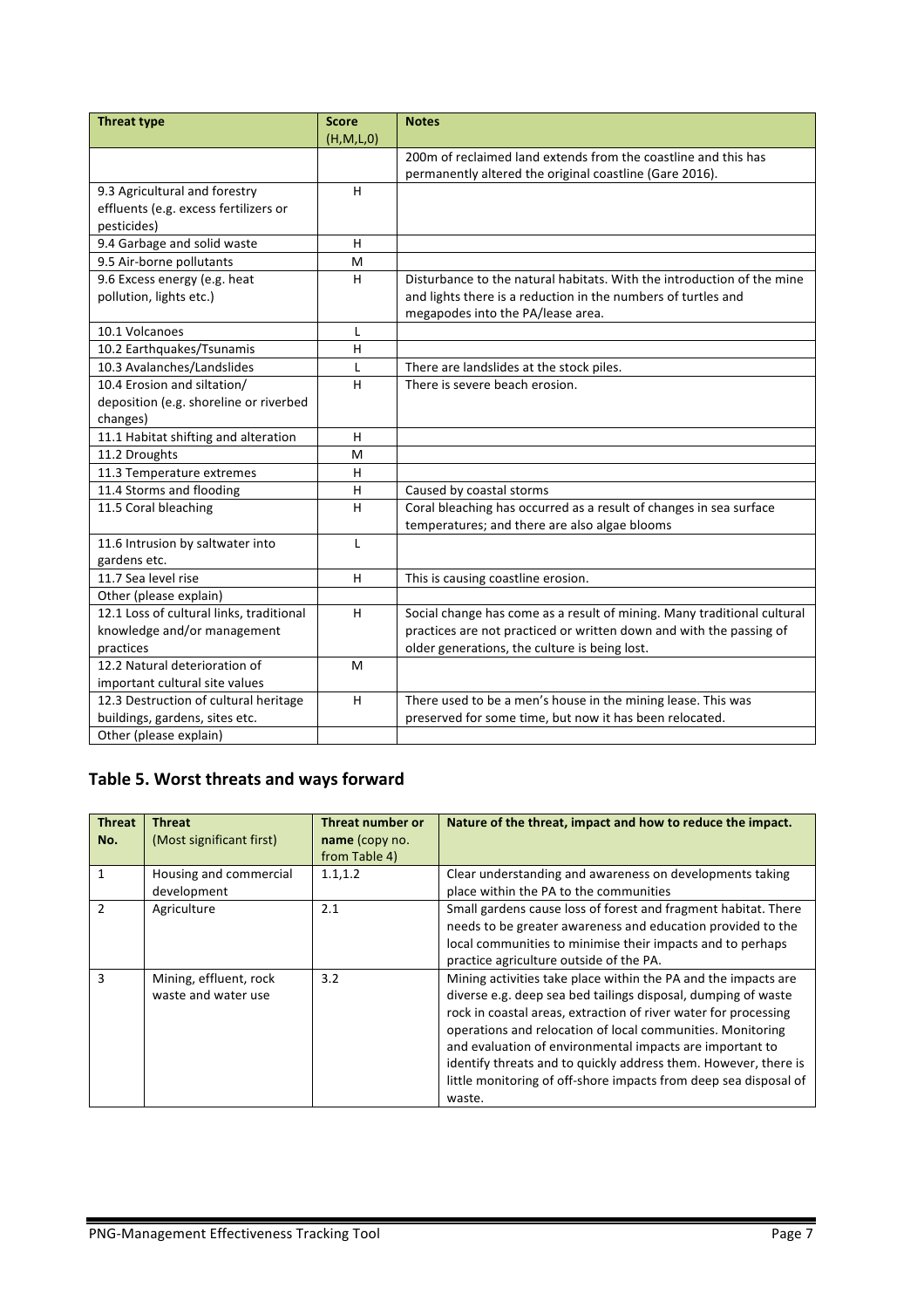#### Part 4: What is the management like in the protected area?

| <b>Issue</b>                      | <b>Score</b><br>(0,1,2,3, NA) | <b>Comment</b>                                                                                                                                                                                                                                                     | <b>Next steps</b>                                                                                                                                                                         |
|-----------------------------------|-------------------------------|--------------------------------------------------------------------------------------------------------------------------------------------------------------------------------------------------------------------------------------------------------------------|-------------------------------------------------------------------------------------------------------------------------------------------------------------------------------------------|
| 1a. Legal status                  | 3                             | The PA is legally gazetted, although<br>the precise boundaries are unclear,<br>with the landowners not<br>supporting the PA over the entire<br>island.                                                                                                             | Engage in consultation with the<br>customary landowners to identify the<br>area to be included in the PA and<br>transition to a new class of protected<br>area under the new legislation. |
| 1b. Legal status                  |                               |                                                                                                                                                                                                                                                                    |                                                                                                                                                                                           |
| 2a. Protected area<br>regulations | $\mathbf{1}$                  | There is an Environment<br>Management Plan developed by<br>Newcrest Mine, but it applies only<br>to the Special Mining Lease area.                                                                                                                                 | Tighten the traditional laws.                                                                                                                                                             |
| 2b. Protected area<br>regulations |                               |                                                                                                                                                                                                                                                                    |                                                                                                                                                                                           |
| 3. Law enforcement                | 1                             |                                                                                                                                                                                                                                                                    |                                                                                                                                                                                           |
| 4. Protected area objectives      | $\overline{2}$                | Providing areas for megapodes and<br>safeguarding them against people<br>who do not have a customary right<br>to harvest the eggs.                                                                                                                                 |                                                                                                                                                                                           |
| 5. Protected area design          | 0                             | As the boundaries are unclear the<br>issue of design is difficult to assess.<br>As the participants believe the PA<br>to be the mining lease area, the PA<br>is thus small in size and is<br>dominated by a mine, thus<br>reducing the effectiveness of the<br>PA. | After the mine closure the size of the<br>PA can be increased if there is<br>community support.                                                                                           |
| 6. Protected area boundaries      | 0                             | The boundaries of the protected<br>area are unclear. Previous<br>information (e.g. RAPPAM 2006)<br>indicated that the boundary may<br>cover the entire island.                                                                                                     | Engage in consultation with the<br>customary landowners to identify the<br>area to be included in the PA and<br>transition to a new class of protected<br>area under the new legislation. |
| 7. Management plan                | 0                             | There is an Environment Plan<br>implemented by the Mine within<br>the mining lease area. There is no<br>Management Plan for the PA.                                                                                                                                | Once the boundaries of the PA are<br>clarified, develop a Management<br>Plan for the PA.                                                                                                  |
| 7a. Planning process              | 0                             |                                                                                                                                                                                                                                                                    |                                                                                                                                                                                           |
| 7b. Planning process              | 0                             |                                                                                                                                                                                                                                                                    |                                                                                                                                                                                           |
| 7c. Planning process              | 0                             |                                                                                                                                                                                                                                                                    |                                                                                                                                                                                           |
| 8. Regular work plan              | 0                             |                                                                                                                                                                                                                                                                    |                                                                                                                                                                                           |
| 9. Resource inventory             | 2                             | Resource inventories have been<br>undertaken in the mining lease<br>area.                                                                                                                                                                                          | The mining company should<br>document the resources of the PA.                                                                                                                            |
| 10. Protection systems            | $\mathbf{1}$                  | The mining company has some<br>control system in relation to the<br>mining lease area.                                                                                                                                                                             |                                                                                                                                                                                           |
| 11. Research and monitoring       | $\overline{2}$                | Research is undertaken by<br>CEPA should conduct research and<br>Newcrest Mine for company use<br>encourage outside researchers to<br>also undertake research.<br>only.                                                                                            |                                                                                                                                                                                           |
| 12. Resource management           | 1                             | There is a lack of active resource<br>management.                                                                                                                                                                                                                  | More collaboration is needed,<br>especially between the provincial and<br>national governments.                                                                                           |

### **Table 6. Management effectiveness scores, comments, next steps**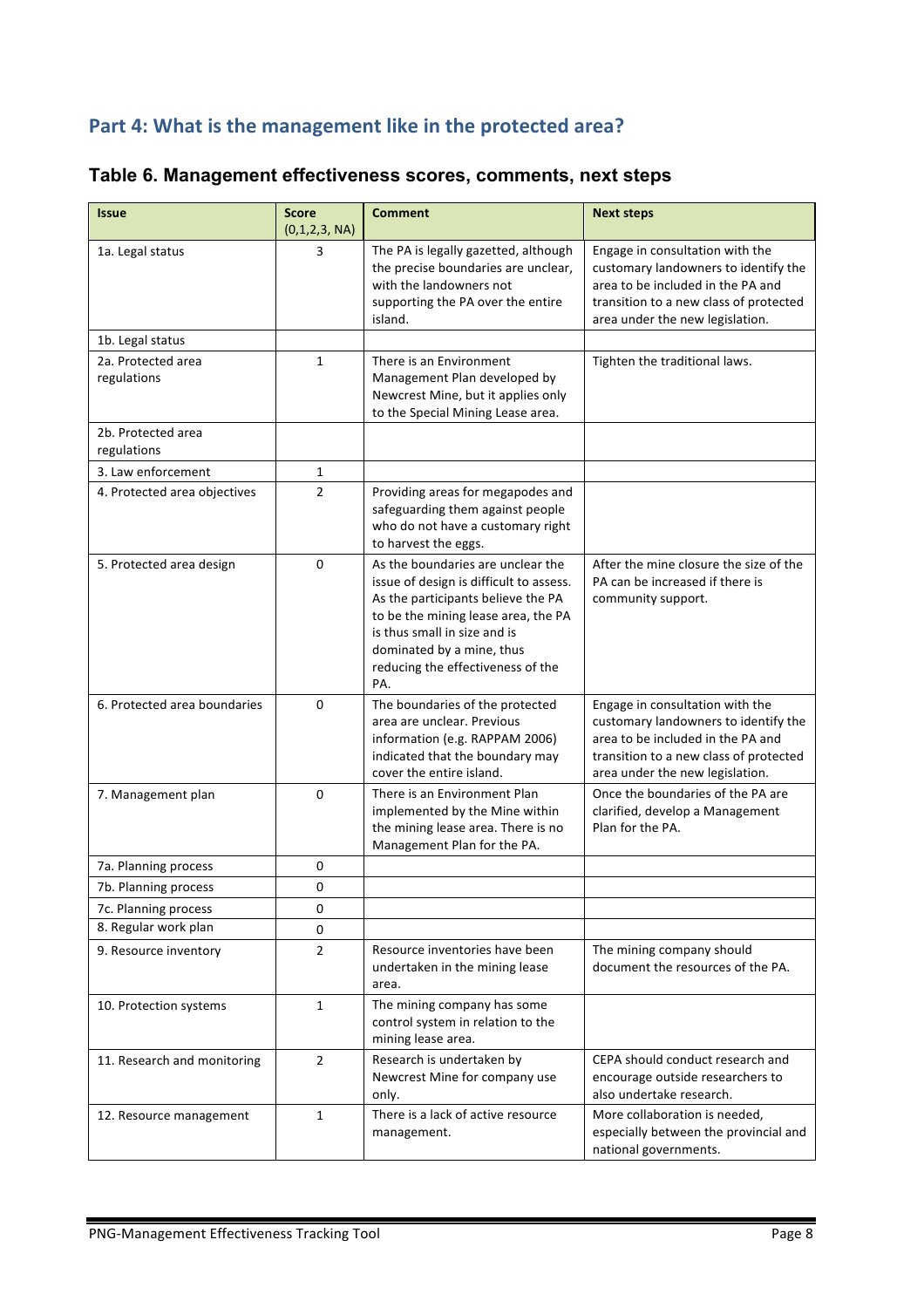| <b>Issue</b>                                          | <b>Score</b><br>(0,1,2,3, NA) | <b>Comment</b>                                                                                                             | <b>Next steps</b>                                                                                                                                                    |
|-------------------------------------------------------|-------------------------------|----------------------------------------------------------------------------------------------------------------------------|----------------------------------------------------------------------------------------------------------------------------------------------------------------------|
| 13a. Staff numbers                                    | 0                             | CEPA has one staff member whose<br>role is to ensure the compliance of<br>the mining company with relevant<br>regulations. | There is a request to have staff<br>employed and managed by the board<br>for the PA.                                                                                 |
| 13b. Other people working<br>on the protected area    | 0                             |                                                                                                                            |                                                                                                                                                                      |
| 14. Training and skills                               | $\Omega$                      |                                                                                                                            | Request that Newcrest Mine support<br>community training.                                                                                                            |
| 15. Current budget                                    | 0                             |                                                                                                                            | A budget is needed to effectively<br>manage the PA.                                                                                                                  |
| 16. Security of budget                                | 0                             |                                                                                                                            |                                                                                                                                                                      |
| 17. Management of budget                              | ΝA                            |                                                                                                                            |                                                                                                                                                                      |
| 18. Equipment                                         | 0                             |                                                                                                                            |                                                                                                                                                                      |
| 19. Maintenance of<br>equipment                       | ΝA                            |                                                                                                                            |                                                                                                                                                                      |
| 20. Education and awareness                           | $\overline{2}$                | The company conducts its own<br>awareness raising programs.                                                                |                                                                                                                                                                      |
| 21. Planning for land use or<br>marine activities     | 2                             |                                                                                                                            |                                                                                                                                                                      |
| 22. State and commercial<br>neighbours                | $\overline{2}$                | There are agreements between the<br>Company and the landowners in<br>the absence of the management<br>committee            |                                                                                                                                                                      |
| 23. Indigenous people/<br><b>Customary landowners</b> | $\overline{2}$                | In the absence of the management<br>committee the landowners are in<br>contact with the Company                            |                                                                                                                                                                      |
| 24a. Impact on communities                            | 1                             |                                                                                                                            |                                                                                                                                                                      |
| 24b. Impact on communities                            | 1                             |                                                                                                                            |                                                                                                                                                                      |
| 24c. Impact on communities                            | 1                             |                                                                                                                            |                                                                                                                                                                      |
| 25. Economic benefit                                  | 0                             | The PA provides no benefits.<br>However many in the community<br>are employed by the mine.                                 | Revive the Management Committee<br>and become actively involved with<br>the management of this area.                                                                 |
| 26. Monitoring and<br>evaluation                      | $\overline{2}$                | Because there is no management in<br>place the results of any monitoring<br>and evaluation are held by the<br>company      | Re-establish the Management<br>Committee and ensure that all<br>monitoring and evaluation data from<br>Newcrest Mine are shared with the<br>Committee and community. |
| 27. Visitor facilities                                | $\Omega$                      |                                                                                                                            | CEPA, in conjunction with the mining<br>company and landowners should<br>develop an Agreement to establish<br>relevant facilities.                                   |
| 28. Commercial tourism<br>operators                   | $\Omega$                      |                                                                                                                            |                                                                                                                                                                      |
| 29. Fees                                              | ΝA                            | There are no rules, bylaws, or<br>penalty fees in place.                                                                   |                                                                                                                                                                      |
| 30. Condition of values                               | $\mathbf{1}$                  | The PA's values have been<br>impacted by the mining operation.                                                             |                                                                                                                                                                      |
| 30a. Condition of values                              | 1                             |                                                                                                                            |                                                                                                                                                                      |
| 30b. Condition of values                              | 0                             |                                                                                                                            |                                                                                                                                                                      |
| 30c. Condition of values                              | 0                             |                                                                                                                            |                                                                                                                                                                      |